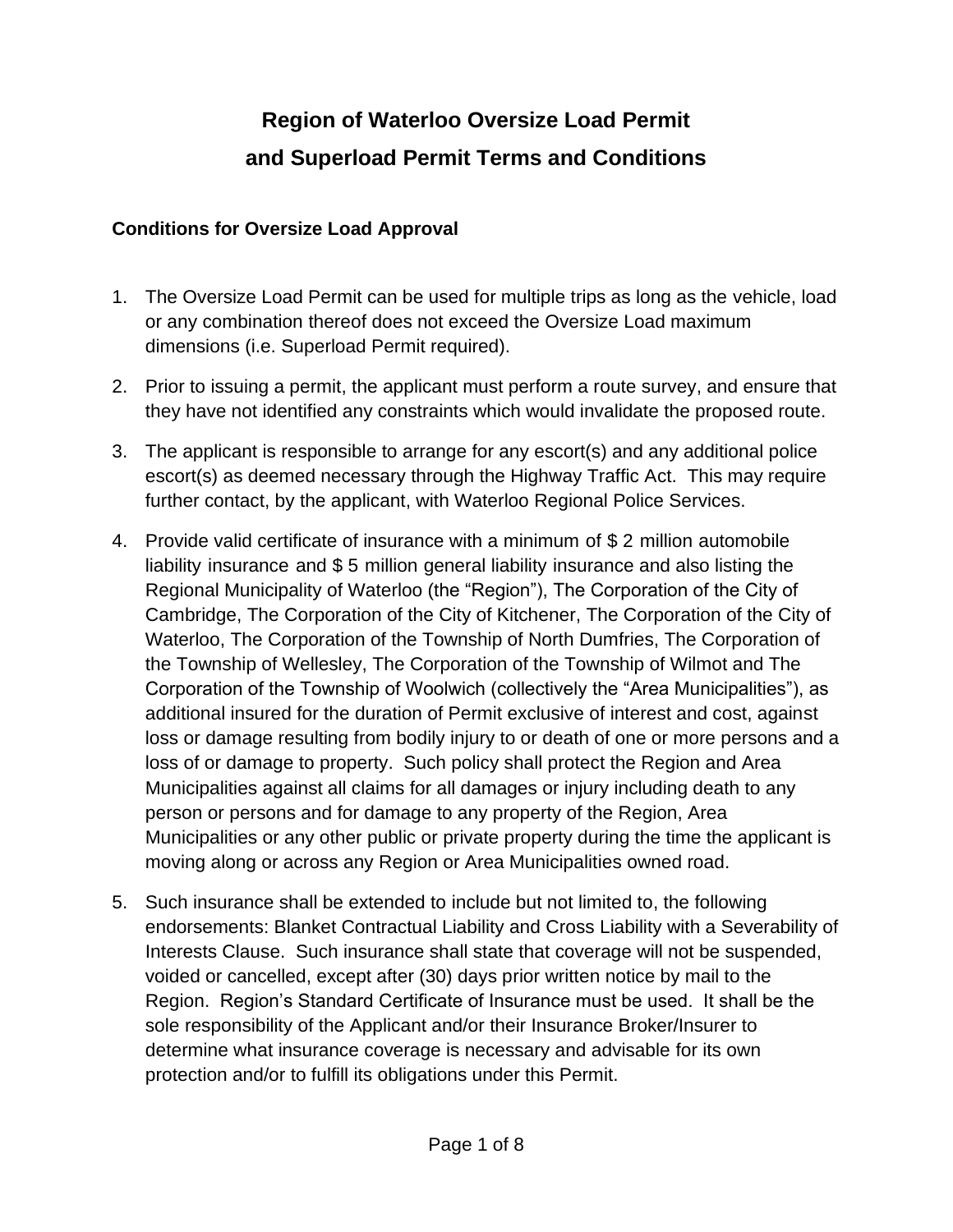- 6. All trips, multiple or repeated trips shall not exceed the end date of any line of coverage on the Region's Standard Certificate of Insurance Template and shall not exceed one (1) year (item 1, 2, 3 or 4 of the Region's Standard Certificate of Insurance Template).
- 7. The applicant must ensure that the vehicle is equipped with all relevant safety and identification materials as outlined in the Highway Traffic Act.
- 8. Approved permit holders shall avoid moving in heavy traffic periods.
- 9. The issuance of a permit to move an oversize load in no way relieves the applicant of the responsibility to obtain the necessary Provincial, or area municipal licenses or permits.
- 10. The Region and Area Municipalities will accept no liability or responsibility whatsoever for the applicants activities as specified in its application and as approved in this Oversize Load Permit, including without limitation for the moving of oversize loads. In the event of excessive equipment breakdown of the applicant, the Region and/or applicable Area Municipalities may elect, at the applicants expense, to engage whatever equipment the Region and/or applicable Area Municipalities deems necessary to move the applicant's equipment and load from the right of way and the applicant shall reimburse the Region and/or applicable Area Municipalities forthwith once being provided with an invoice from the Region and/or applicable Area Municipalities, with the Region and/or applicable Area Municipalities acting reasonably.
- 11. The applicant shall at all times, and at its own cost, expense and risk, indemnify, defend and hold harmless the Region and applicable Area Municipalities, its elected officials, officers, employees, volunteers, agents, contractors, and all respective heirs, administrators, executors, successors and assigns from any and all losses, damages (including, but not limited to, incidental, indirect, special and consequential damages, or any loss of use, revenue or profit by any person, organization or entity), fines, penalties and surcharges, liabilities (including, but not limited to, any and all liability for damage to property and injury to persons, including death), judgments, claims, demands, causes of action, contracts, suits, actions or other proceedings of any kind (including, but not limited to proceedings of a criminal, administrative or quasi criminal nature) and expenses (including, but not limited to, legal fees on a substantial indemnity basis), which the indemnified person or persons may suffer or incur, howsoever caused, arising out of or in consequence of or directly or indirectly attributable in respect of applicable operations as specified in its application and as approved in this Oversize Load Permit, its agents, employees and sub-consultants on behalf of the Region and/or applicable Area Municipalities,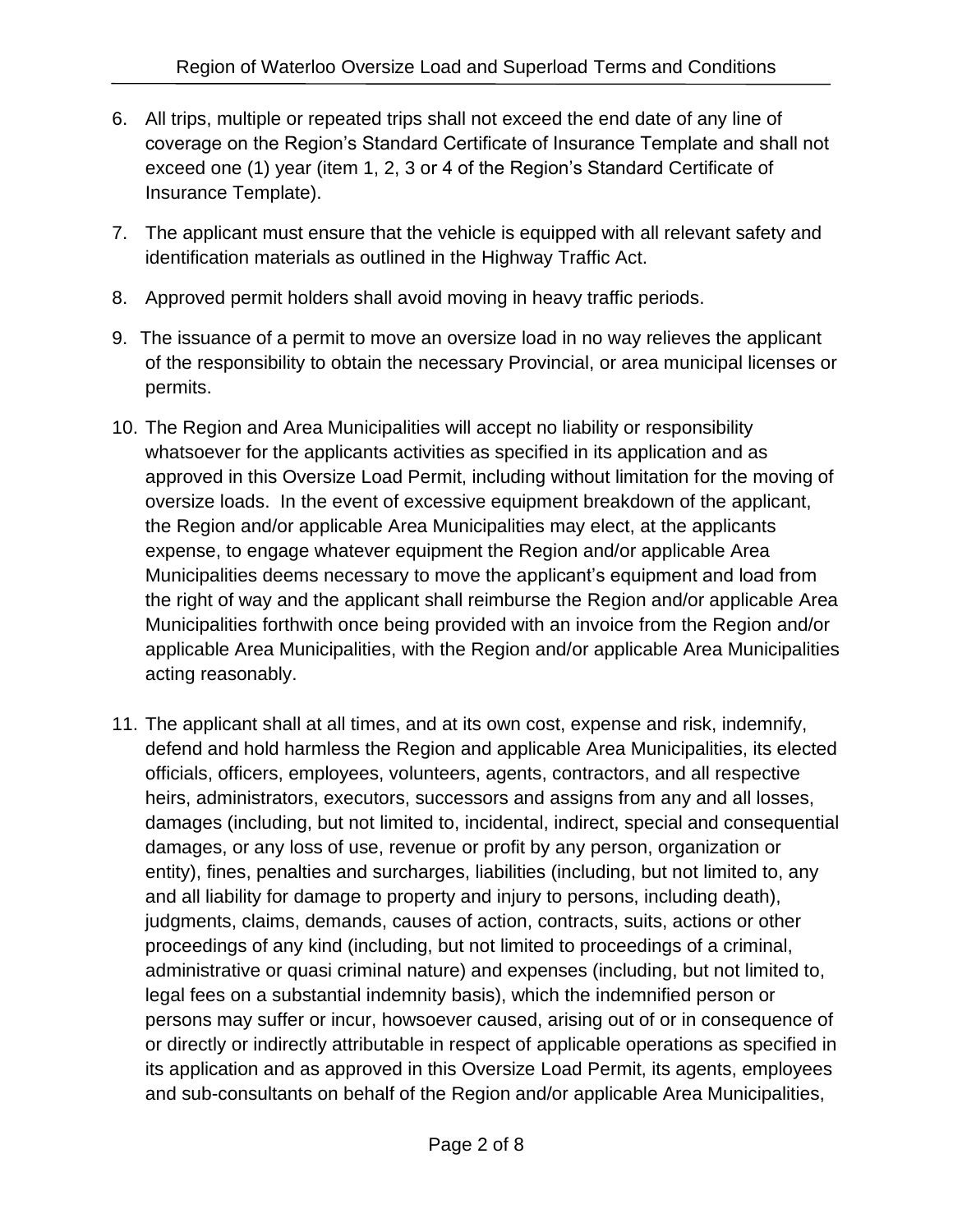provided such losses, damages, fines, penalties and surcharges, liabilities, judgments, claims, demands, causes of action, contracts, suits, actions or other proceedings of any kind and expenses as defined above are due or claimed to be due to the negligence, breach of contract, and/or breach of law of the applicant, its agents, employees or sub-consultants.

- 12. Any permit may be revoked at any time without notice by the Region, or for violation of the permit conditions without any liability whatsoever to the Region and/or applicable Area Municipalities for such revocation.
- 13. All route identification, including but not limited to, route surveys, clearances, construction, constraints and the temporary removal, raise and relocation of any structure is the sole responsibility, including cost, of the applicant. The applicant agrees that the Region and Area Municipalities do not assume any liability by accepting the route presented by the Applicant.
- 14. No vehicle requiring a permit under this policy is permitted to use the right of way that is shared with or crossing over the Region's ION Rapid Transit subject to obtaining an approved Superload Permit. All conditions as per the Superload Permit shall apply.
- 15. The minimum processing time for an Oversize Load Permit is 10 business days.
- 16. It is the applicant's responsibility to ensure that the information provided is accurately reflected for the vehicle, load or any combination thereof applied for and that they are accurately reflected in the appropriate permit applied for.
- 17. In no way is the Region or any Area Municipalities responsible for any inaccurate information submitted by the applicant.
- 18. An approved Oversize Load Permit must remain within the vehicle at all times and the driver of that vehicle, including the applicant, understands and conforms to the Terms and Conditions herein.
- 19. For any approved Oversize Load Permit the driver of that vehicle, including the applicant, has read and understood any and all half-load restrictions that may apply to any roads within the Region of Waterloo. For half-load restrictions please follow up with the appropriate Area Municipalities for travel within the Region of Waterloo.
- 20. The applicant understands that the Region reserves the right to impose other conditions, as the Region deems necessary. Other conditions that the Region reserves the right to impose may include but not limited to, include:
	- Time, day and date restrictions;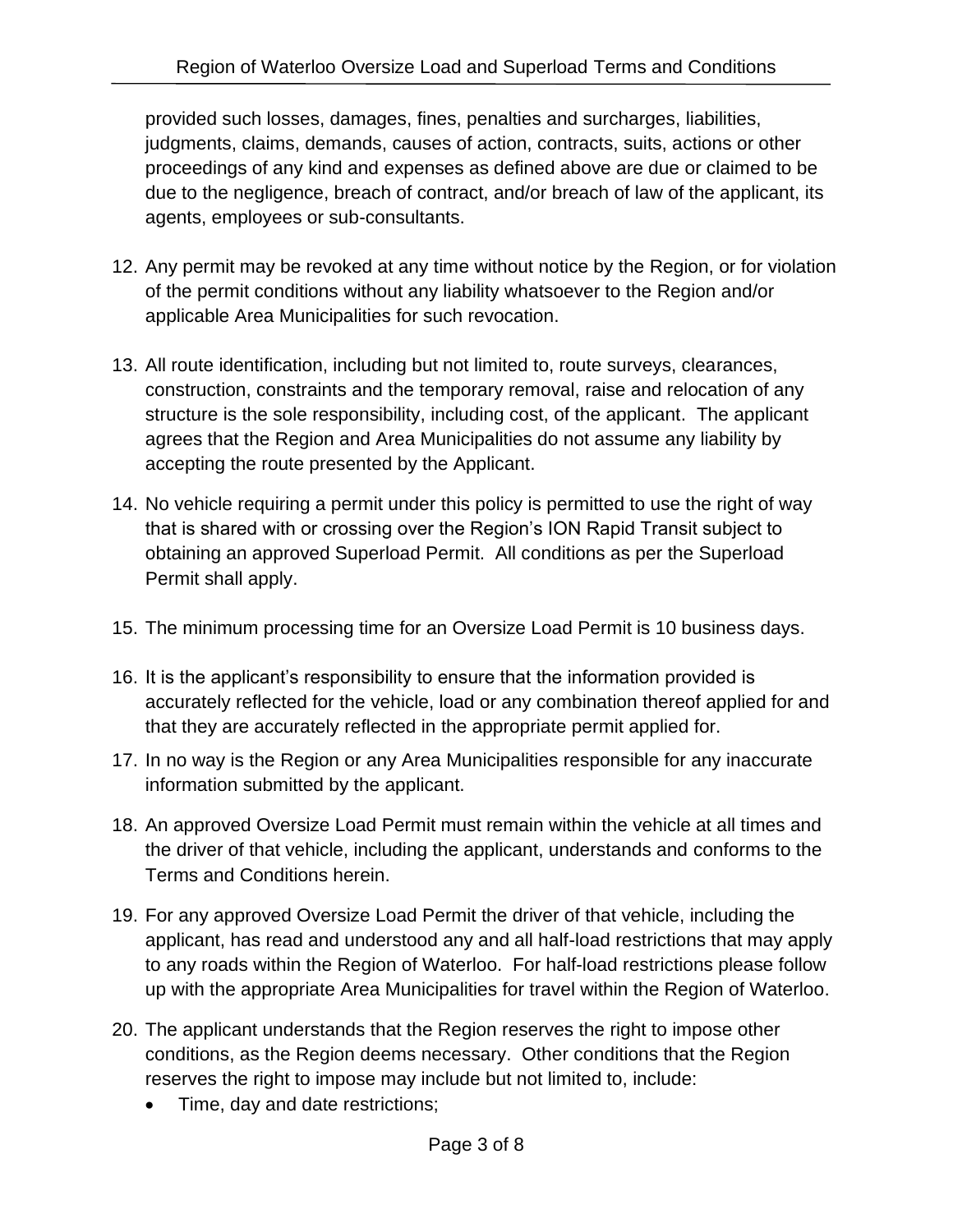- Route restrictions;
- Pre-move route survey and reporting requirements (with or without a private pole car);
- Engineering reviews;
- Traffic management plans;
- Contingency plan for stops or breakdowns;
- Private pole car escort vehicles to accompany the load;
- Private escort vehicle(s) to accompany the load;
- Police escort vehicle(s) to accompany the load;
- Proof of notification *I* coordination with impacted utilities along a route (e.g. aerial infrastructure owners);
- Additional insurance requirements; and
- Other restrictions as the Region deems necessary, alone, or in consultation with stakeholders (e.g. Area Municipalities, Waterloo Regional Police Services).
- 21. The applicant shall comply with all applicable federal, provincial and municipal laws, rules, orders, regulations, and by-laws in respect of the operations as specified in its application and as approved in this Oversize Load Permit and shall furnish proof of such compliance as required by the Region and/or Area Municipalities from time to time.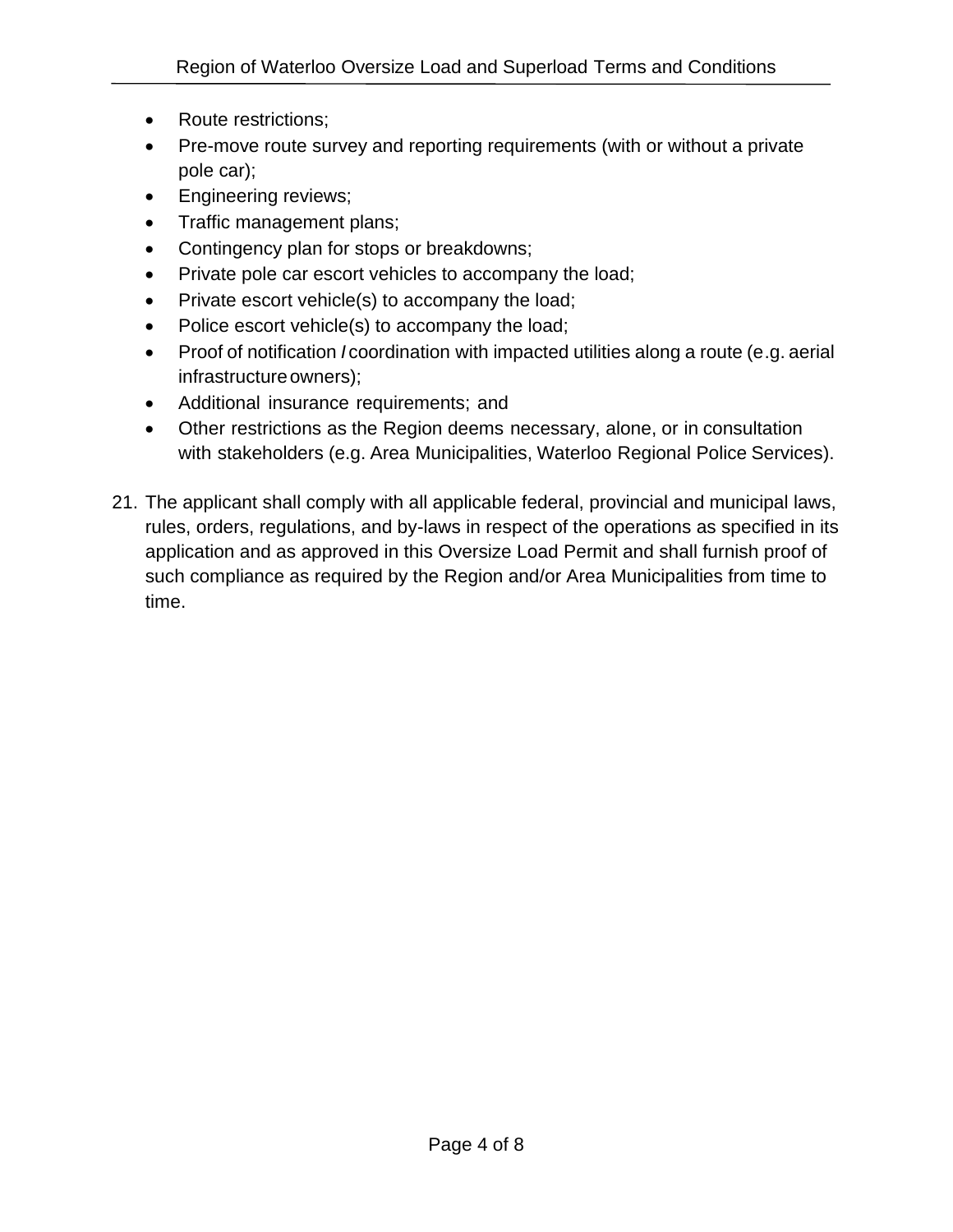## **Conditions for Superload Approval**

- 1. The Superload Permit will only be issued on a single-trip basis. As long as the vehicle, load or any combination thereof does not change in any way, the Region can consider approving multiple trips.
- 2. The applicant must obtain a professional pavement/structural engineer or engineering firm, licenced in Ontario, to prepare a route survey (Traffic Management Plan) and if applicable structural survey for vehicle, load or any combination thereof exceeding 119,999 kg in weight. It is the applicant responsibility to ensure the firm is adequately insured for doing such work. The report shall list all roads to be traveled, all signalized intersections along the route, show that all clearances are satisfactory (ex. signal heads, hydro), any bridges and culverts along the route. In addition, the engineering report must include vehicle configuration and details with regards to the proposed load and indicate that no constraints have been identified which would invalidate the proposed route. This must include, but not limited to, an assessment of turning movement constraints due to intersection geometry, an impasse due to overhead infrastructure and any damage to infrastructure that is likely to occur when the load is transported. The plan must indicate any arrangements to temporarily remove, raise, or relocate any identified constraints as part of the trip planning. The Traffic Management Plan must also include a contingency plan should the route be impassable during the time of travel. The report must be submitted to the Region for review and approval in writing. The Region may share such information with the Area Municipalities or the Region's ION Rapid Transit if required.
- 3. Provide valid certificate of insurance with a minimum of \$ 2 million automobile liability insurance and \$ 5 million general liability insurance and also listing the Regional Municipality of Waterloo (the "Region"), The Corporation of the City of Cambridge, The Corporation of the City of Kitchener, The Corporation of the City of Waterloo, The Corporation of the Township of North Dumfries, The Corporation of the Township of Wellesley, The Corporation of the Township of Wilmot and The Corporation of the Township of Woolwich (collectively the "Area Municipalities"), as additional insured for the duration of Permit exclusive of interest and cost, against loss or damage resulting from bodily injury to or death of one or more persons and a loss of or damage to property. Such policy shall protect the Region and Area Municipalities against all claims for all damages or injury including death to any person or persons and for damage to any property of the Region, Area Municipalities or any other public or private property during the time the applicant is moving along or across any Region or Area Municipalities owned road.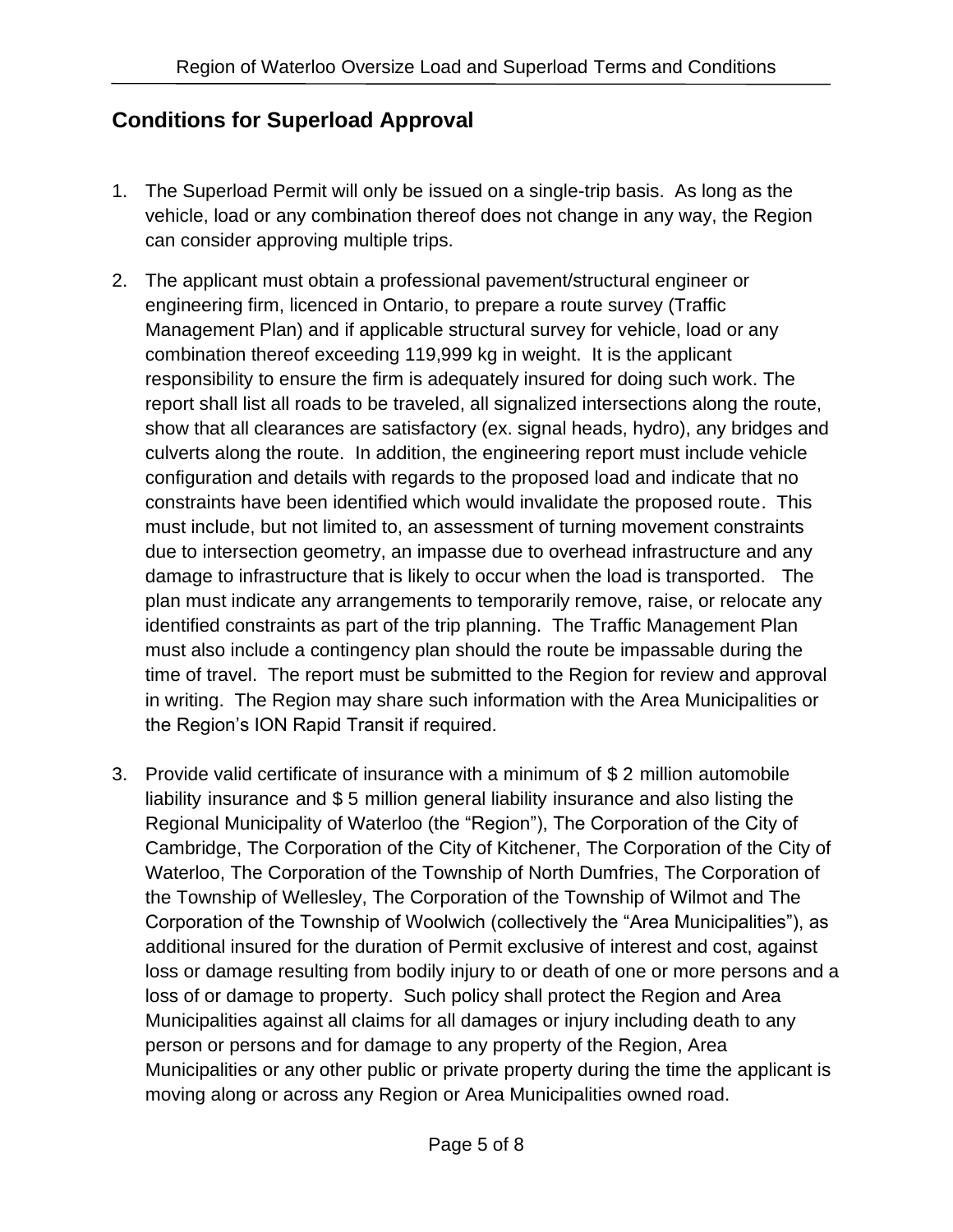- 4. Such insurance shall be extended to include but not limited to, the following endorsements: Blanket Contractual Liability and Cross Liability with a Severability of Interests Clause. Such insurance shall state that coverage will not be suspended, voided or cancelled, except after (30) days prior written notice by mail to the Region. Region's Standard Certificate of Insurance must be used. It shall be the sole responsibility of the Applicant and/or their Insurance Broker/Insurer to determine what insurance coverage is necessary and advisable for its own protection and/or to fulfill its obligations under this Permit.
- 5. Any trip shall not exceed the end date of any line of coverage on the Region's Standard Certificate of Insurance Template (item 1, 2, 3 or 4 of the Region's Standard Certificate of Insurance Template).
- 6. The applicant is responsible to arrange for any escort(s) and any additional police escort(s) as deemed necessary through the Highway Traffic Act. This may require further contact, by the applicant, with Waterloo Regional Police Services.
- 7. The applicant must ensure that the vehicle is equipped with all relevant safety and identification materials as outlined in the Highway Traffic Act.
- 8. Approved permit holders shall avoid moving in heavy traffic periods.
- 9. The issuance of a permit to move a Superload in no way relieves the applicant of the responsibility to obtain the necessary Provincial, or area municipal licenses or permits.
- 10. The Region and Area Municipalities will accept no liability or responsibility whatsoever for the applicants activities as specified in its application and as approved in this Superload Permit, including without limitation for the moving of superloads. In the event of excessive equipment breakdown of the applicant, the Region and/or applicable Area Municipalities may elect, at the applicants expense, to engage whatever equipment the Region and/or applicable Area Municipalities deems necessary to move the applicant's equipment and load from the right of way and the applicant shall reimburse the Region and/or applicable Area Municipalities forthwith once being provided with an invoice from the Region and/or applicable Area Municipalities, with the Region and/or applicable Area Municipalities acting reasonably.
- 11. The applicant shall at all times, and at its own cost, expense and risk, indemnify, defend and hold harmless the Region and applicable Area Municipalities, its elected officials, officers, employees, volunteers, agents, contractors, and all respective heirs, administrators, executors, successors and assigns from any and all losses,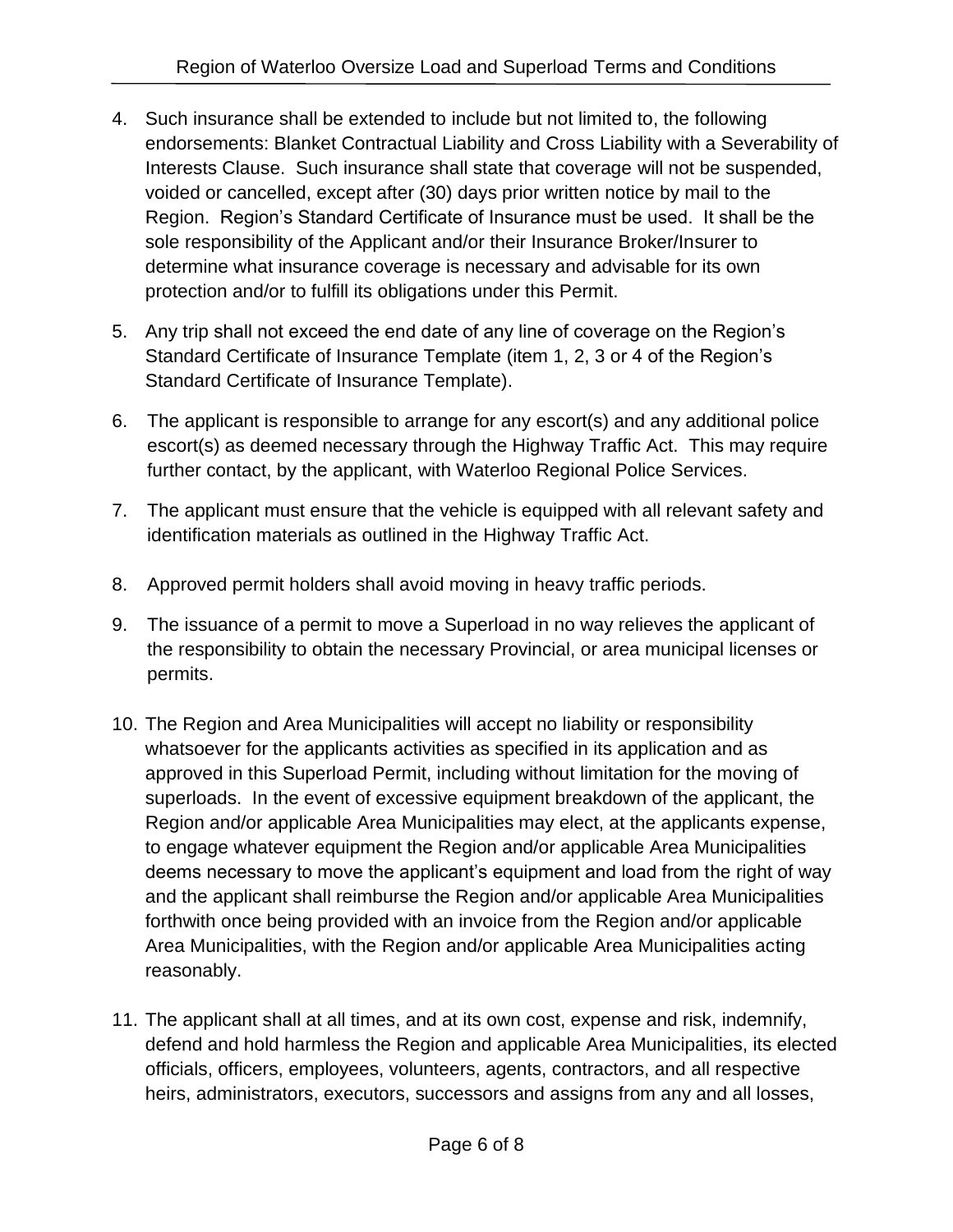damages (including, but not limited to, incidental, indirect, special and consequential damages, or any loss of use, revenue or profit by any person, organization or entity), fines, penalties and surcharges, liabilities (including, but not limited to, any and all liability for damage to property and injury to persons, including death), judgments, claims, demands, causes of action, contracts, suits, actions or other proceedings of any kind (including, but not limited to proceedings of a criminal, administrative or quasi criminal nature) and expenses (including, but not limited to, legal fees on a substantial indemnity basis), which the indemnified person or persons may suffer or incur, howsoever caused, arising out of or in consequence of or directly or indirectly attributable in respect of applicable operations as specified in its application and as approved in this Superload Permit, its agents, employees and sub-consultants on behalf of the Region and/or applicable Area Municipalities, provided such losses, damages, fines, penalties and surcharges, liabilities, judgments, claims, demands, causes of action, contracts, suits, actions or other proceedings of any kind and expenses as defined above are due or claimed to be due to the negligence, breach of contract, and/or breach of law of the applicant, its agents, employees or sub-consultants.

- 12. Any permit may be revoked at any time without notice by the Region, or for violation of the permit conditions without any liability whatsoever to the Region and/or applicable Area Municipalities for such revocation.
- 13. All route identification, including but not limited to, route surveys, clearances, construction, constraints and the temporary removal, raise and relocation of any structure is the sole responsibility, including cost, of the applicant. The applicant agrees that the Region and Area Municipalities do not assume any liability by accepting the route presented by the Applicant.
- 14. The minimum processing time for a Superload Permit is 20 business days. This applies when the permit application and all supporting documentation has been received by the Region.
- 15. It is the applicant's responsibility to ensure that the information provided is accurately reflected for the vehicle, load or any combination thereof applied for and that they are accurately reflected in the appropriate permit applied for.
- 16. In no way is the Region or any Area Municipalities responsible for any inaccurate information submitted by the applicant.